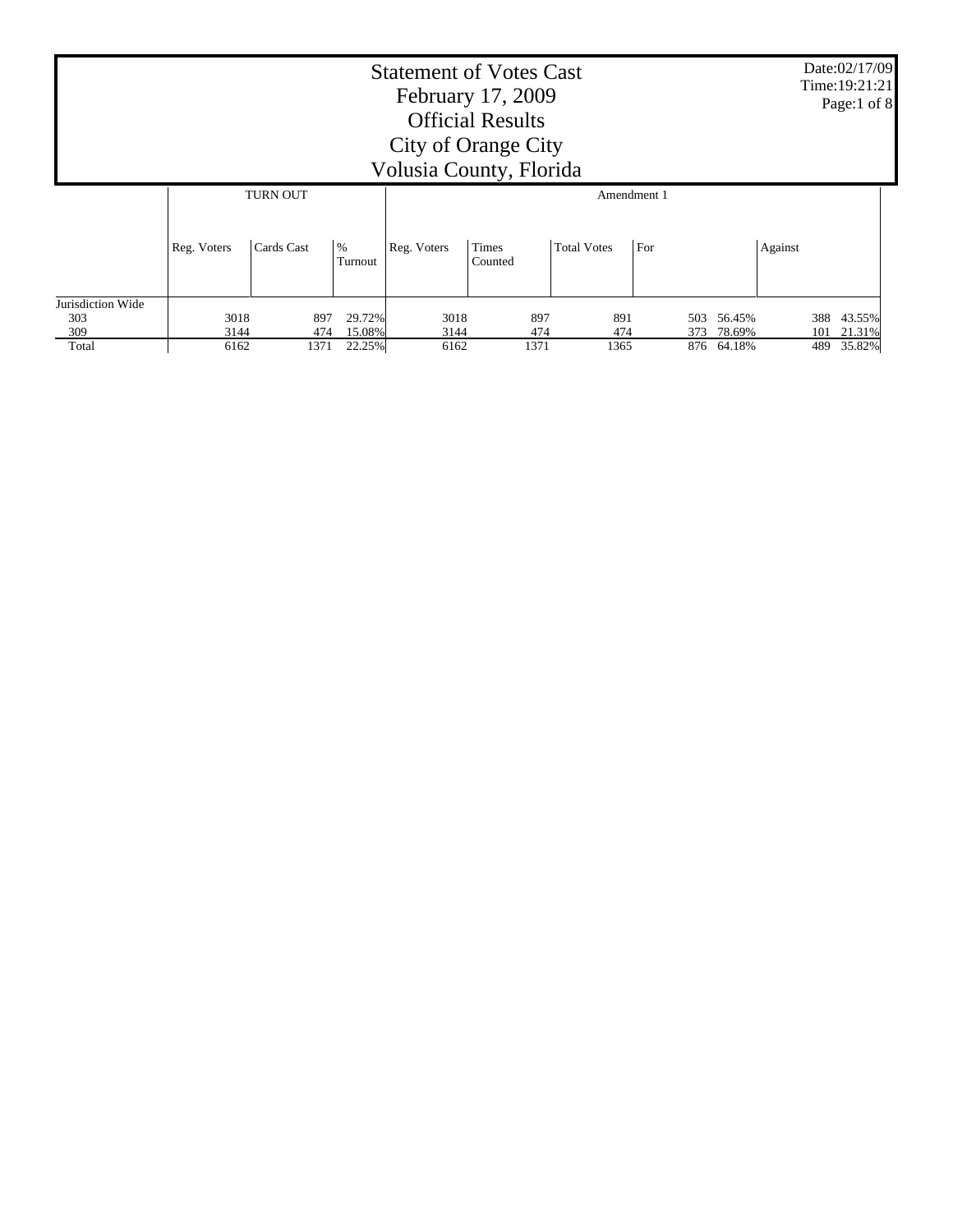|                                 |              | Date:02/17/09<br>Time: 19:21:21<br>Page:2 of 8 |                    |             |                  |         |                              |  |
|---------------------------------|--------------|------------------------------------------------|--------------------|-------------|------------------|---------|------------------------------|--|
|                                 |              |                                                |                    | Amendment 2 |                  |         |                              |  |
|                                 | Reg. Voters  | Times<br>Counted                               | <b>Total Votes</b> | For         |                  | Against |                              |  |
| Jurisdiction Wide<br>303<br>309 | 3018<br>3144 | 897<br>474                                     | 888<br>473         | 775<br>450  | 87.27%<br>95.14% |         | 12.73%<br>113<br>4.86%<br>23 |  |
| Total                           | 6162         | 1371                                           | 1361               | 1225        | 90.01%           |         | 136<br>9.99%                 |  |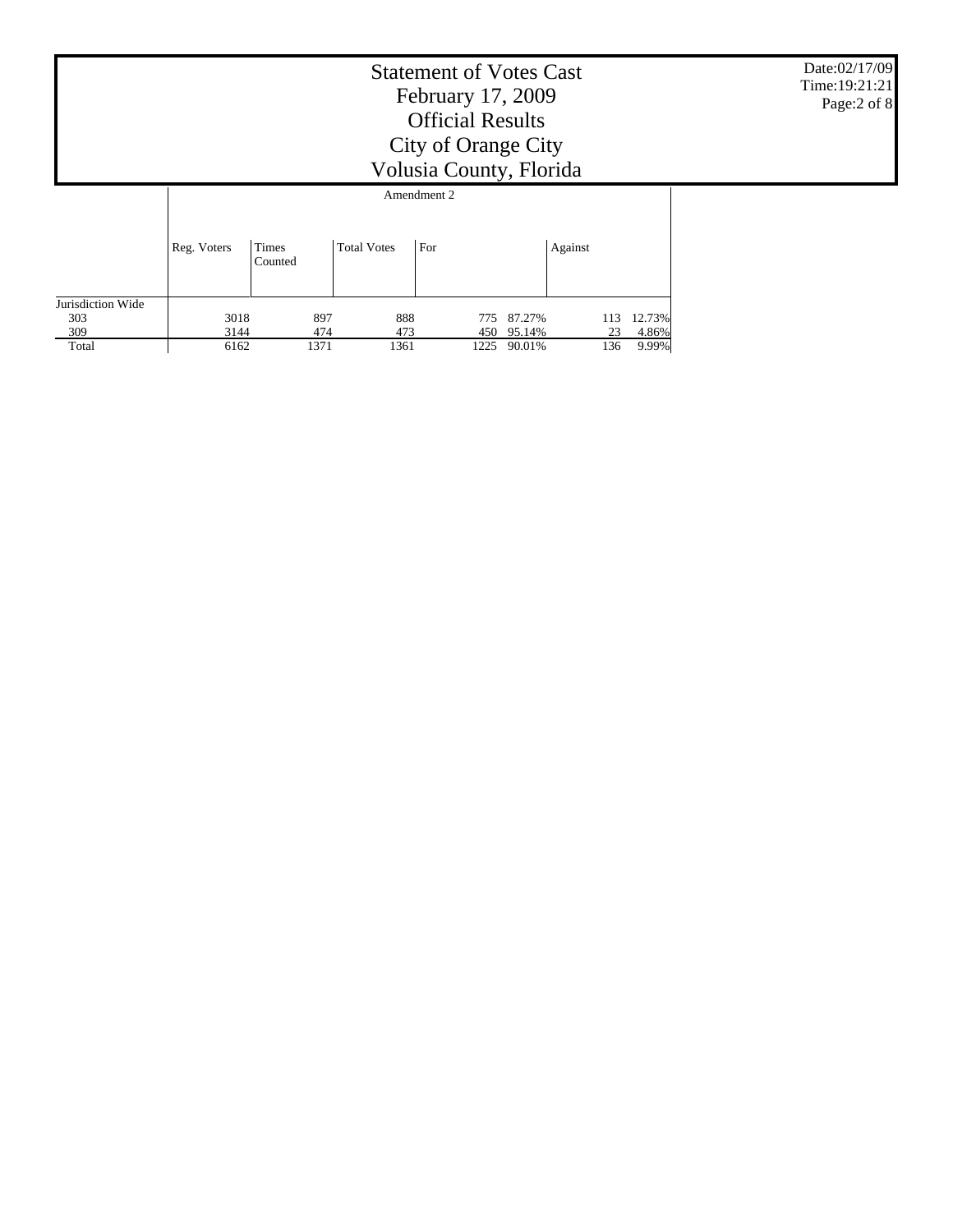|                                 | Date:02/17/09<br>Time: 19:21:21<br>Page: 3 of 8 |                  |                    |             |                  |          |                |  |
|---------------------------------|-------------------------------------------------|------------------|--------------------|-------------|------------------|----------|----------------|--|
|                                 |                                                 |                  |                    | Amendment 3 |                  |          |                |  |
|                                 | Reg. Voters                                     | Times<br>Counted | <b>Total Votes</b> | For         |                  | Against  |                |  |
| Jurisdiction Wide<br>303<br>309 | 3018<br>3144                                    | 897<br>474       | 887<br>473         | 822<br>453  | 92.67%<br>95.77% | 65<br>20 | 7.33%<br>4.23% |  |
| Total                           | 6162                                            | 1371             | 1360               |             | 1275 93.75%      | 85       | 6.25%          |  |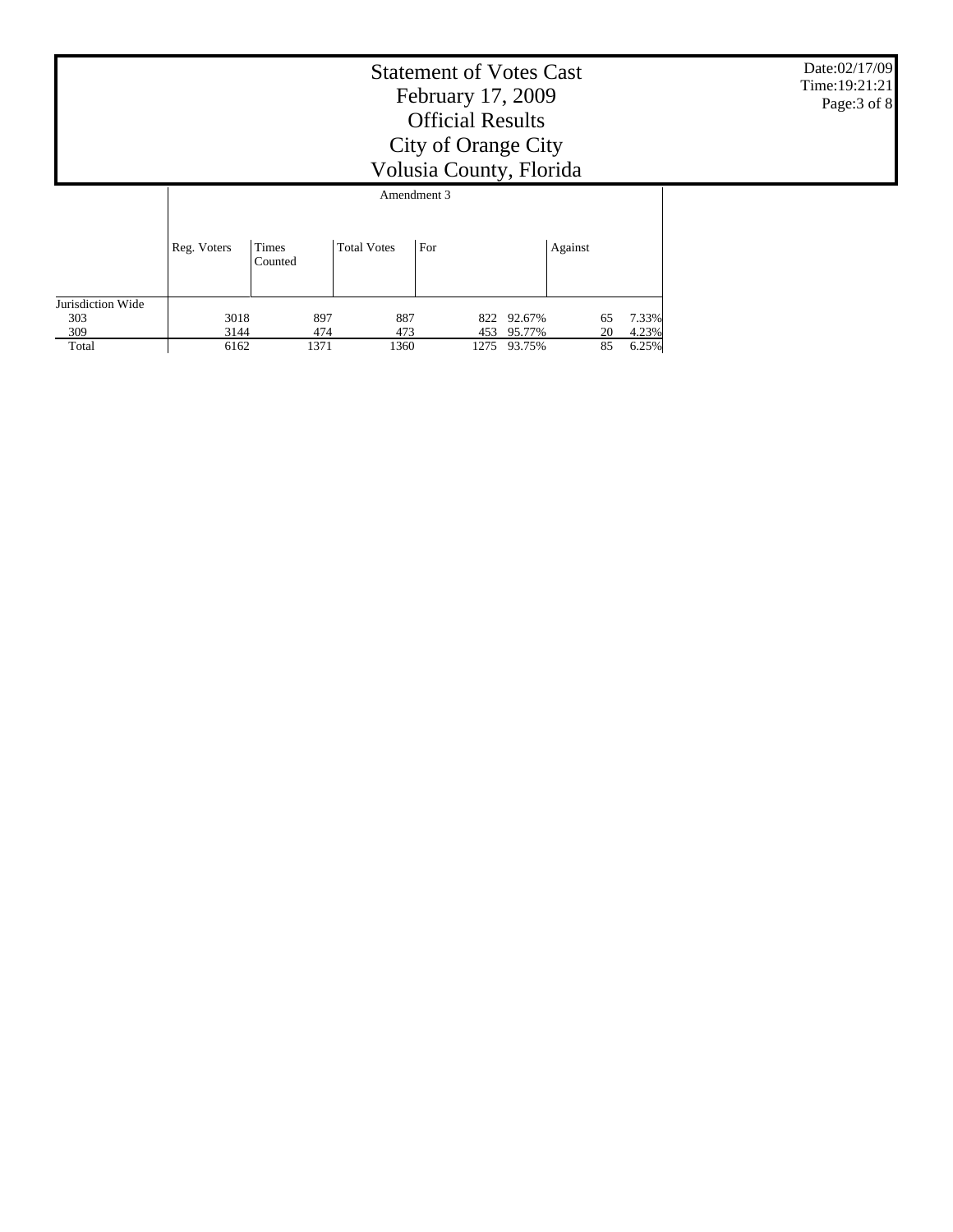|                   | Date:02/17/09<br>Time: 19:21:21<br>Page:4 of 8 |                  |                    |             |                      |          |                |  |
|-------------------|------------------------------------------------|------------------|--------------------|-------------|----------------------|----------|----------------|--|
|                   |                                                |                  |                    | Amendment 4 |                      |          |                |  |
|                   | Reg. Voters                                    | Times<br>Counted | <b>Total Votes</b> | For         |                      | Against  |                |  |
| Jurisdiction Wide |                                                |                  |                    |             |                      |          |                |  |
| 303<br>309        | 3018<br>3144                                   | 897<br>474       | 881<br>472         | 797         | 90.47%<br>434 91.95% | 84<br>38 | 9.53%<br>8.05% |  |
| Total             | 6162                                           | 1371             |                    |             |                      |          |                |  |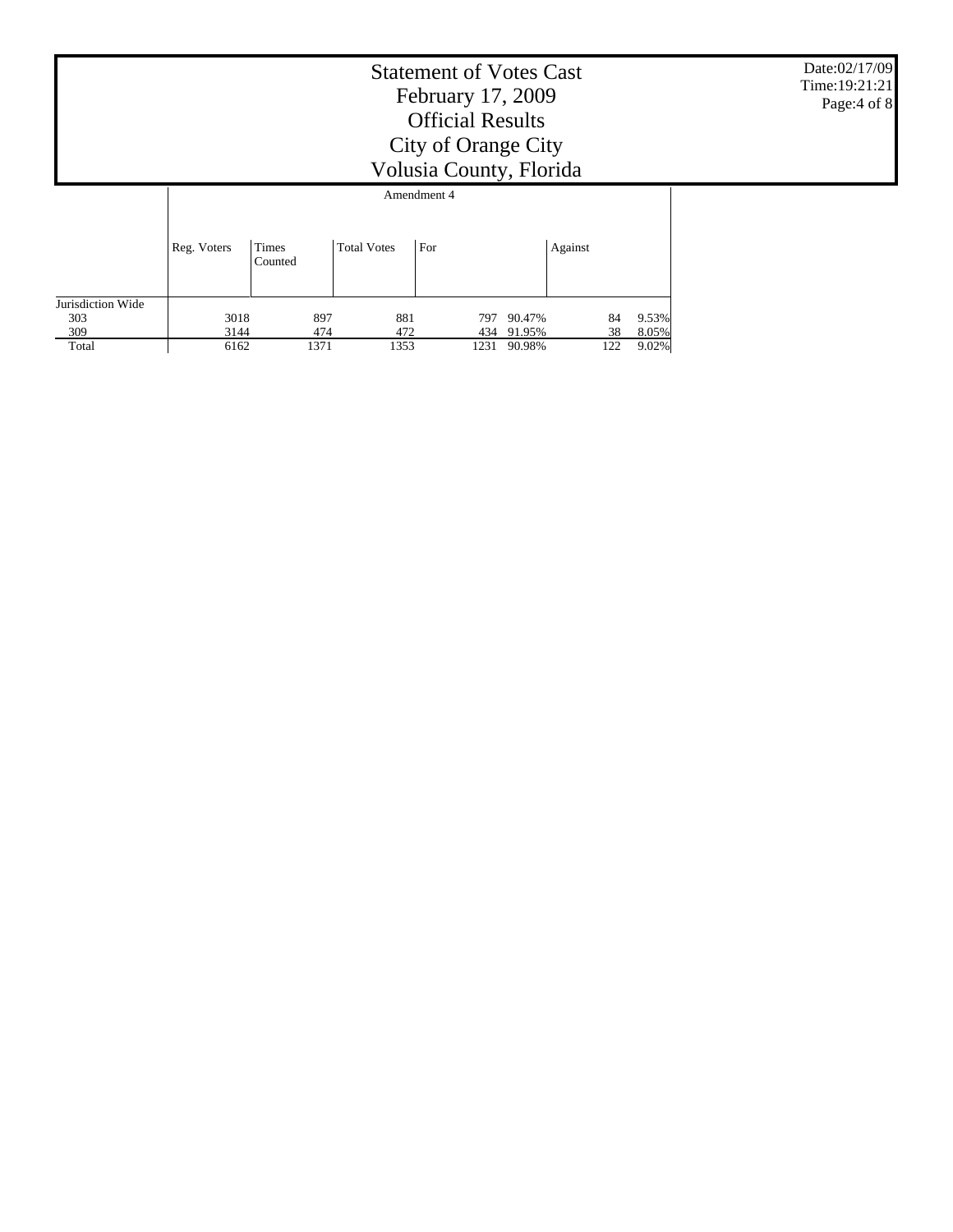|                   |              | Date:02/17/09<br>Time: 19:21:21<br>Page: 5 of 8 |                    |             |                  |          |                   |  |
|-------------------|--------------|-------------------------------------------------|--------------------|-------------|------------------|----------|-------------------|--|
|                   |              |                                                 |                    | Amendment 5 |                  |          |                   |  |
|                   | Reg. Voters  | Times<br>Counted                                | <b>Total Votes</b> | For         |                  | Against  |                   |  |
| Jurisdiction Wide |              |                                                 |                    |             |                  |          |                   |  |
| 303<br>309        | 3018<br>3144 | 897<br>474                                      | 885<br>468         | 820<br>423  | 92.66%<br>90.38% | 65<br>45 | 7.34%<br>$9.62\%$ |  |
| Total             | 6162         | 1371                                            | 8.13%              |             |                  |          |                   |  |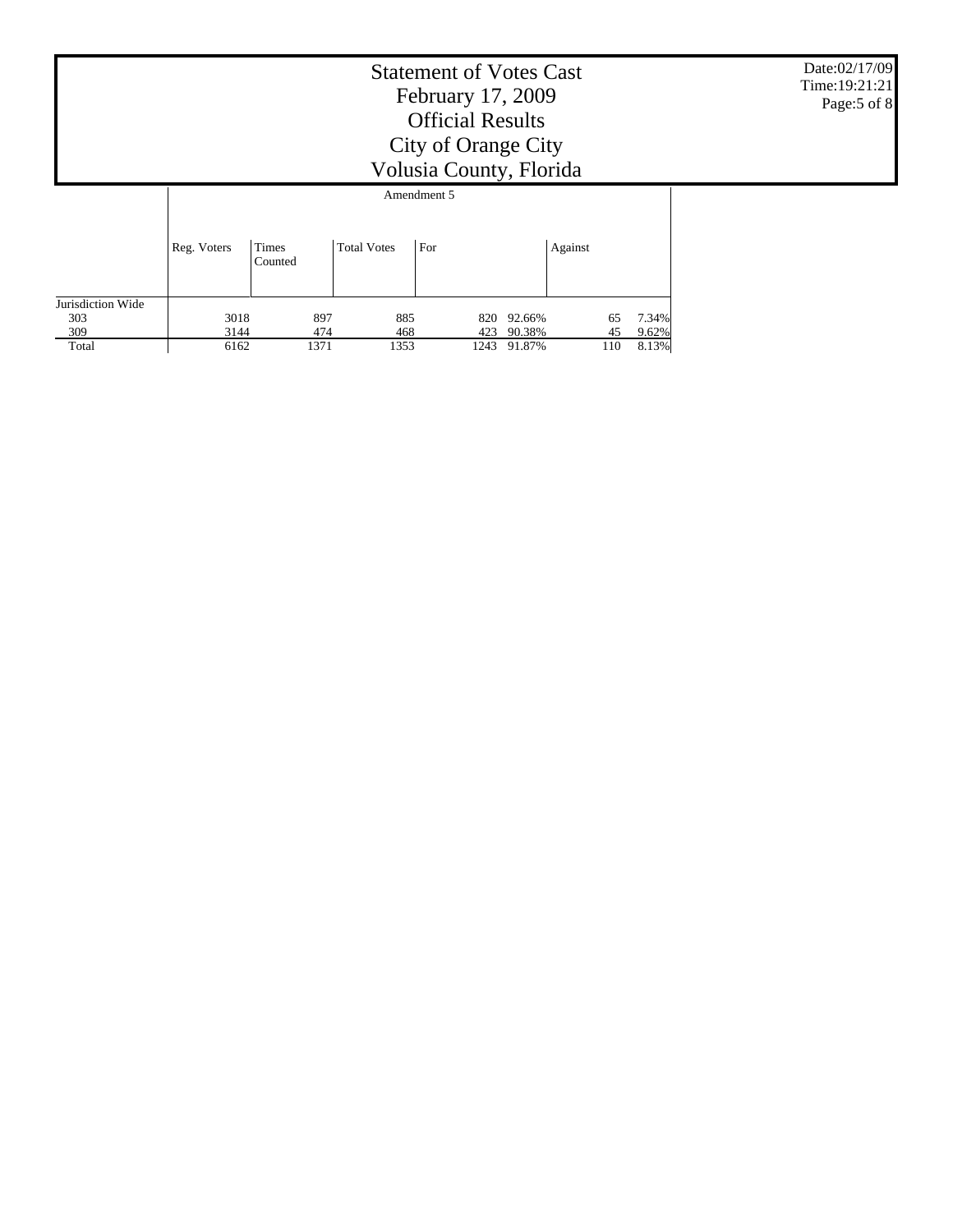|                   |              | Date:02/17/09<br>Time: 19:21:21<br>Page:6 of 8 |                    |             |                  |          |                  |  |
|-------------------|--------------|------------------------------------------------|--------------------|-------------|------------------|----------|------------------|--|
|                   |              |                                                |                    | Amendment 6 |                  |          |                  |  |
|                   | Reg. Voters  | Times<br>Counted                               | <b>Total Votes</b> | For         |                  | Against  |                  |  |
| Jurisdiction Wide |              |                                                |                    |             |                  |          |                  |  |
| 303<br>309        | 3018<br>3144 | 897<br>474                                     | 884<br>467         | 795<br>416  | 89.93%<br>89.08% | 89<br>51 | 10.07%<br>10.92% |  |
| Total             | 6162         | 1371                                           | 1351               | 1211        | 89.64%           | 140      | 10.36%           |  |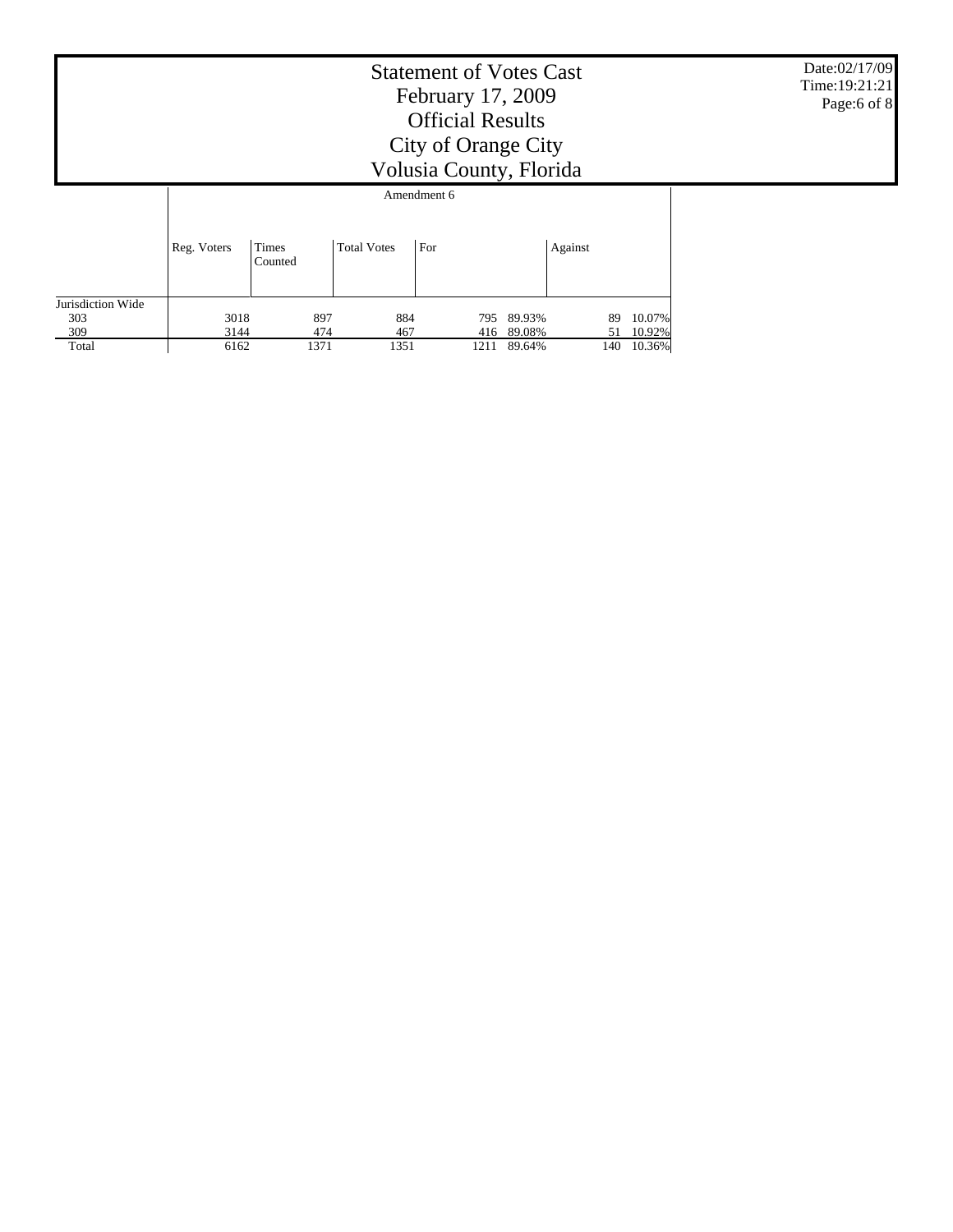Date:02/17/09 Time:19:21:21 Page:7 of 8

## Statement of Votes Cast February 17, 2009 Official Results City of Orange City Volusia County, Florida

|                   |             | Amendment 7      |                    |      |            |         |             |  |  |  |  |  |
|-------------------|-------------|------------------|--------------------|------|------------|---------|-------------|--|--|--|--|--|
|                   | Reg. Voters | Times<br>Counted | <b>Total Votes</b> | For  |            | Against |             |  |  |  |  |  |
| Jurisdiction Wide |             |                  |                    |      |            |         |             |  |  |  |  |  |
| 303               | 3018        | 897              | 889                |      | 822 92.46% |         | 7.54%<br>67 |  |  |  |  |  |
| 309               | 3144        | 474              | 472                | 444  | 94.07%     |         | 5.93%<br>28 |  |  |  |  |  |
| Total             | 6162        | 1371             | 1361               | 1266 | 93.02%     |         | 6.98%<br>95 |  |  |  |  |  |